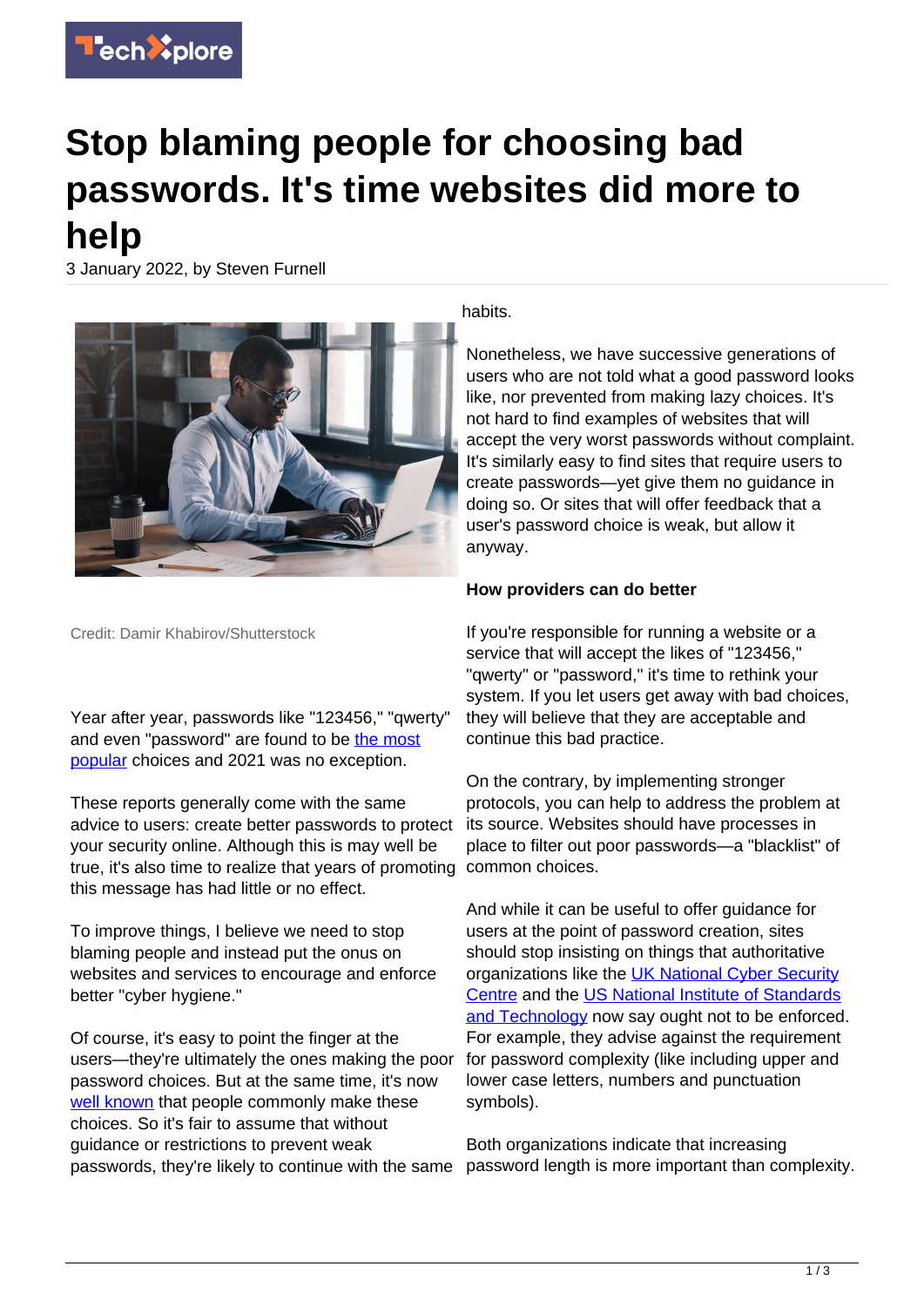

This is because longer passwords are more resistant to [brute force cracking](https://www.techtarget.com/searchsecurity/definition/brute-force-cracking) (where attackers try all letter, number and symbol combinations to find a match) and less complex passwords can be easier to remember.

Yet many sites continue to demand complexity and impose upper limits on length, in the process often blocking perfectly reasonable password choices that our browsers and other tools can automatically generate for us.

You may wonder why this is important. If people want to choose weak passwords and put themselves at risk, then why should that become the provider's problem? One argument is that if a service is charged with protecting users' personal data (as providers are through [GDPR\)](https://gdpr-info.eu/) then it doesn't make a lot of sense to allow users to leave themselves vulnerable by choosing weak passwords.

It's also worth noting that in some cases one user's weak password could give an attacker [a foothold](https://comtact.co.uk/penetration-tester-tales-password-are-a-security-weak-spot/) [into the system](https://comtact.co.uk/penetration-tester-tales-password-are-a-security-weak-spot/) from which to exploit other weaknesses and increase their access. So it's arguably in the provider's interest to minimize these opportunities and protect other people's data in the process.

## **Passwords aren't going anywhere**

We're now seeing a move towards [passwordless](https://www.microsoft.com/security/blog/2021/09/15/the-passwordless-future-is-here-for-your-microsoft-account/) [authentication,](https://www.microsoft.com/security/blog/2021/09/15/the-passwordless-future-is-here-for-your-microsoft-account/) but this name in itself emphasizes the dominance of password-based methods. Their [death was predicted](https://www.cnet.com/news/gates-predicts-death-of-the-password/) more than 15 years ago, and yet they're still here. It's safe to assume they're going to be with us for some time yet.

So we have a [choice:](https://techxplore.com/tags/choice/) take collective responsibility to get the basics right—which involves action by users and providers—or maintain the collective effort to shrug our shoulders and complain about users' behavior.

For those providing and operating password-based systems, sites and services, the call to action is hopefully clear: check what your [site](https://techxplore.com/tags/site/) permits and see if it should do better. If it lets weak passwords pass, then either change this, or at a minimum do

something that tries to deter [users](https://techxplore.com/tags/users/) from choosing them.

If you are reading this as a user and you're looking for some good advice on creating better passwords, the UK National Cyber Security Centre provides some *useful tips*. These include combining three random words to give yourself longer but more memorable passwords, and saving your passwords securely in your browser to further reduce the burden of remembering [passwords](https://techxplore.com/tags/passwords/) across multiple sites. So even if providers are not doing enough, there are still some things you can do to protect yourself.

This article is republished from **[The Conversation](https://theconversation.com)** under a Creative Commons license. Read the [original article](https://theconversation.com/stop-blaming-people-for-choosing-bad-passwords-its-time-websites-did-more-to-help-172257).

Provided by The Conversation